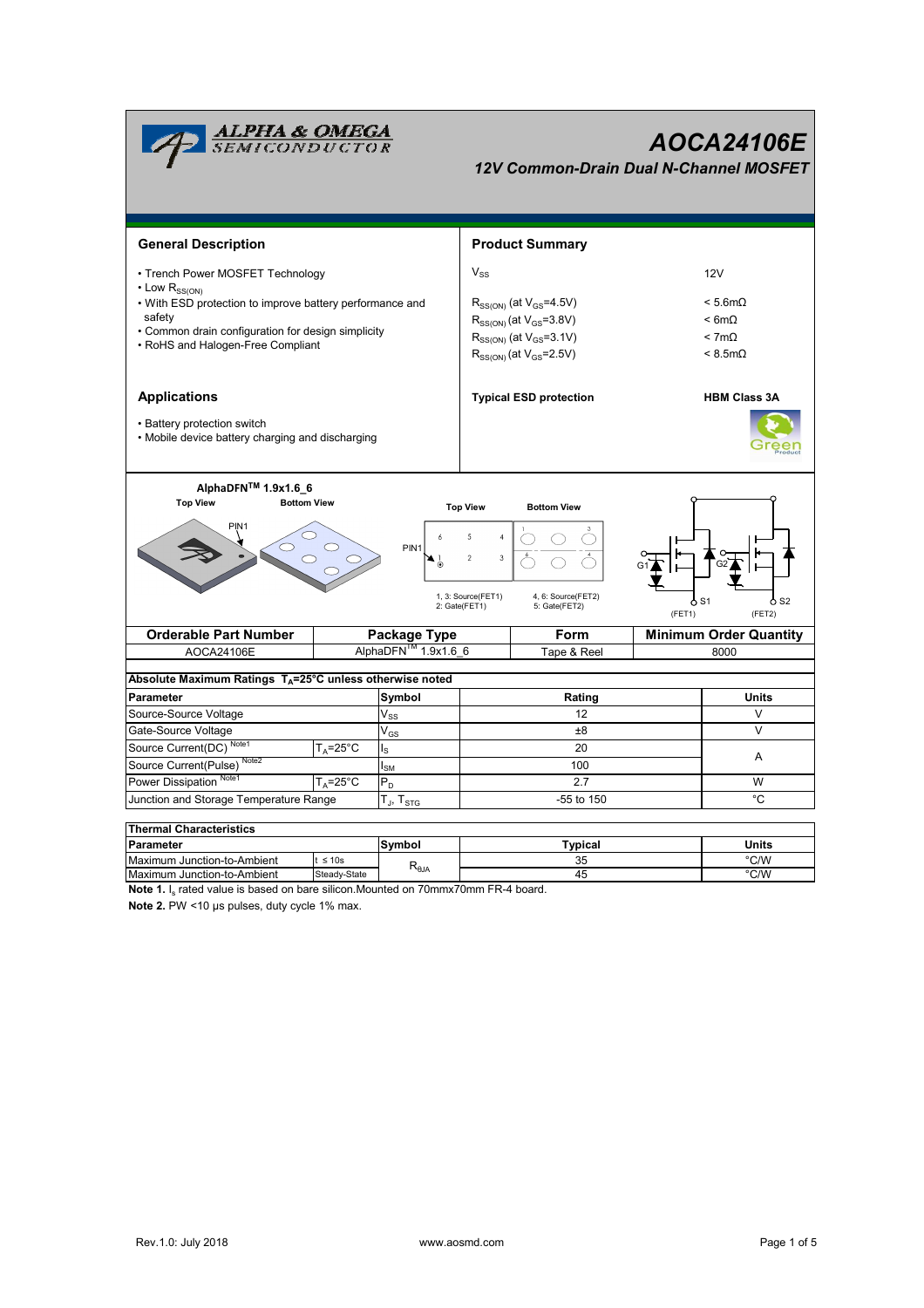

## **Electrical Characteristics (TJ=25°C unless otherwise noted)**

| <b>Symbol</b>            | <b>Conditions</b><br><b>Parameter</b> |                                                       |                       |                       | Min  | Typ | Max | <b>Units</b> |  |  |  |  |
|--------------------------|---------------------------------------|-------------------------------------------------------|-----------------------|-----------------------|------|-----|-----|--------------|--|--|--|--|
| <b>STATIC PARAMETERS</b> |                                       |                                                       |                       |                       |      |     |     |              |  |  |  |  |
| $BV_{SSS}$               | Source-Source Breakdown Voltage       | $I_s = 250 \mu A$ , $V_{cs} = 0V$                     |                       | Test Circuit 6        | 12   |     |     | $\vee$       |  |  |  |  |
| $I_{SSS}$                | Zero Gate Voltage Source Current      | $V_{SS}$ =12V, $V_{GS}$ =0V                           |                       | <b>Test Circuit 1</b> |      |     | 1   | μA           |  |  |  |  |
|                          |                                       |                                                       |                       | $T_i = 55^{\circ}C$   |      |     | 5   |              |  |  |  |  |
| $I_{GSS}$                | Gate leakage current                  | $V_{SS}$ =0V, $V_{GS}$ = $\pm$ 8V                     | <b>Test Circuit 2</b> |                       |      |     | ±10 | μA           |  |  |  |  |
| $V_{GS(th)}$             | Gate Threshold Voltage                | $V_{SS} = V_{GS}$ I <sub>S</sub> =250µA               | Test Circuit 3        |                       | 0.4  | 0.7 | 1.1 | V            |  |  |  |  |
| $R_{SS(ON)}$             |                                       | $V_{CS} = 4.5V, I_S = 4A$                             |                       | <b>Test Circuit 4</b> | 3.1  | 4.5 | 5.6 | $m\Omega$    |  |  |  |  |
|                          |                                       |                                                       |                       | $T_i = 125^{\circ}C$  | 4.1  | 6.0 | 7.5 |              |  |  |  |  |
|                          | Static Source to Source On-Resistance | $V_{GS}$ =3.8V, I <sub>S</sub> =4A                    | <b>Test Circuit 4</b> |                       | 3.2  | 4.7 | 6.0 | $m\Omega$    |  |  |  |  |
|                          |                                       | $V_{GS} = 3.1 V, I_S = 4A$                            | <b>Test Circuit 4</b> |                       | 3.6  | 5.3 | 7.0 | $m\Omega$    |  |  |  |  |
|                          |                                       | $V_{GS} = 2.5V, I_S = 4A$                             | <b>Test Circuit 4</b> |                       | 4.2  | 6.1 | 8.5 | $m\Omega$    |  |  |  |  |
| $g_{FS}$                 | <b>Forward Transconductance</b>       | $V_{SS}$ =5V, I <sub>S</sub> =4A                      | <b>Test Circuit 3</b> |                       |      | 35  |     | S            |  |  |  |  |
| V <sub>FSS</sub>         | Forward Source to Source Voltage      | $IS=1A, VGS=0V$<br><b>Test Circuit 5</b>              |                       |                       | 0.55 | 1   | V   |              |  |  |  |  |
|                          | <b>DYNAMIC PARAMETERS</b>             |                                                       |                       |                       |      |     |     |              |  |  |  |  |
| R <sub>g</sub>           | Gate resistance                       | $f = 1$ MHz                                           |                       |                       |      | 1.5 |     | KΩ           |  |  |  |  |
|                          | <b>SWITCHING PARAMETERS</b>           |                                                       |                       |                       |      |     |     |              |  |  |  |  |
| $Q_{g}$                  | <b>Total Gate Charge</b>              | $V_{G1S1}$ =4.5V, $V_{SS}$ =6V, I <sub>S</sub> =4A    |                       |                       |      | 18  |     | nC           |  |  |  |  |
| $t_{D(\underline{on})}$  | Turn-On DelayTime                     |                                                       |                       |                       |      | 0.8 |     | μs           |  |  |  |  |
| $t_r$                    | Turn-On Rise Time                     | $V_{G1S1}$ =4.5V, $V_{SS}$ =6V, R <sub>i</sub> =1.5Ω, |                       |                       |      | 2.4 |     | μs           |  |  |  |  |
| $t_{D(off)}$             | Turn-Off DelayTime                    | <b>Test Circuit8</b><br>$R_{\text{GEN}} = 3\Omega$    |                       |                       | 4.0  |     | μs  |              |  |  |  |  |
| $\mathbf{t}_\text{f}$    | <b>Turn-Off Fall Time</b>             |                                                       |                       |                       |      | 7.8 |     | μs           |  |  |  |  |

APPLICATIONS OR USE AS CRITICAL COMPONENTS IN LIFE SUPPORT DEVICES OR SYSTEMS ARE NOT AUTHORIZED. AOS DOES NOT ASSUME<br>ANY LIABILITY ARISING OUT OF SUCH APPLICATIONS OR USES OF ITS PRODUCTS. AOS RESERVES THE RIGHT TO IMPROV DESIGN, FUNCTIONS AND RELIABILITY WITHOUT NOTICE.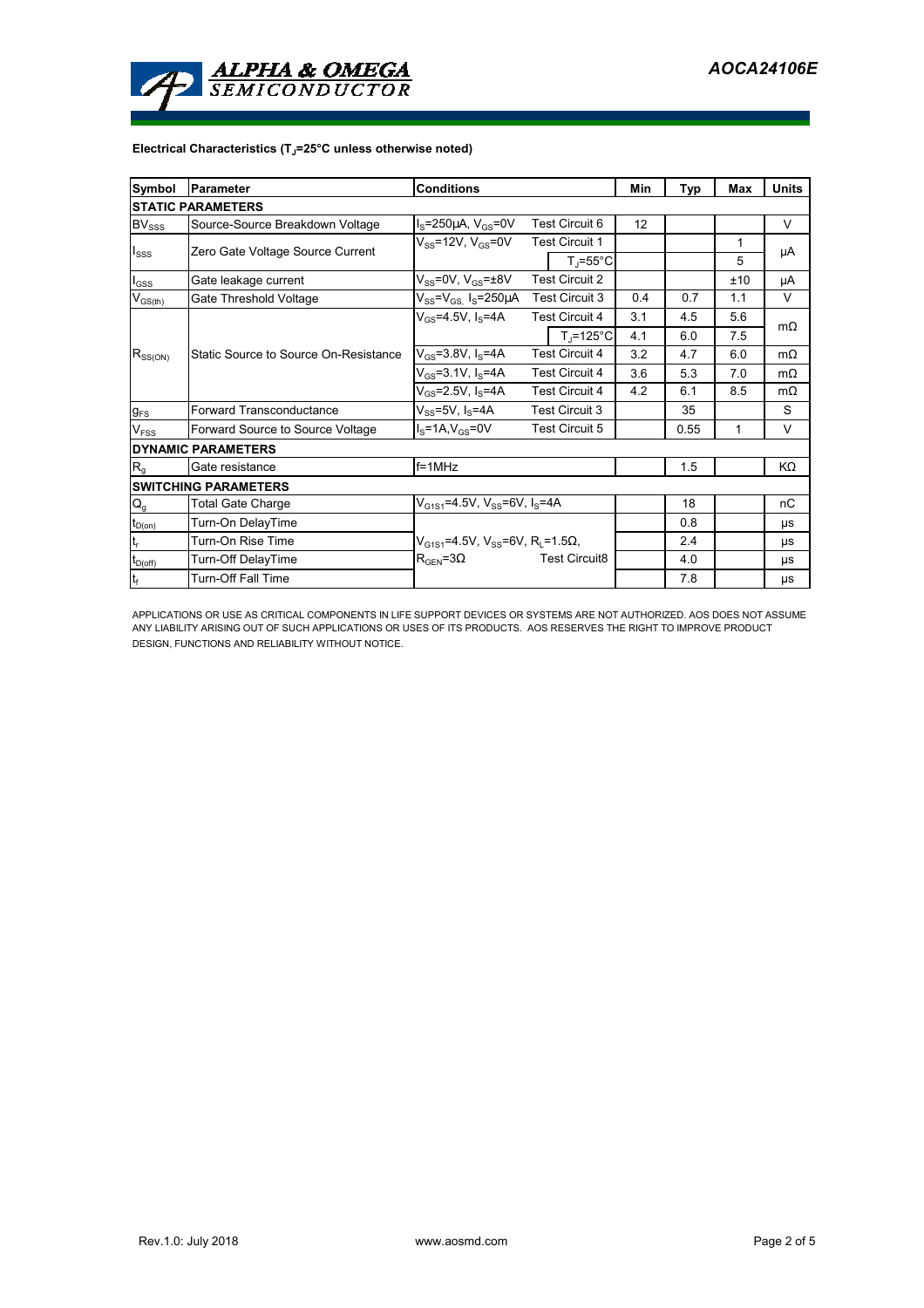

## **TYPICAL ELECTRICAL AND THERMAL CHARACTERISTICS**

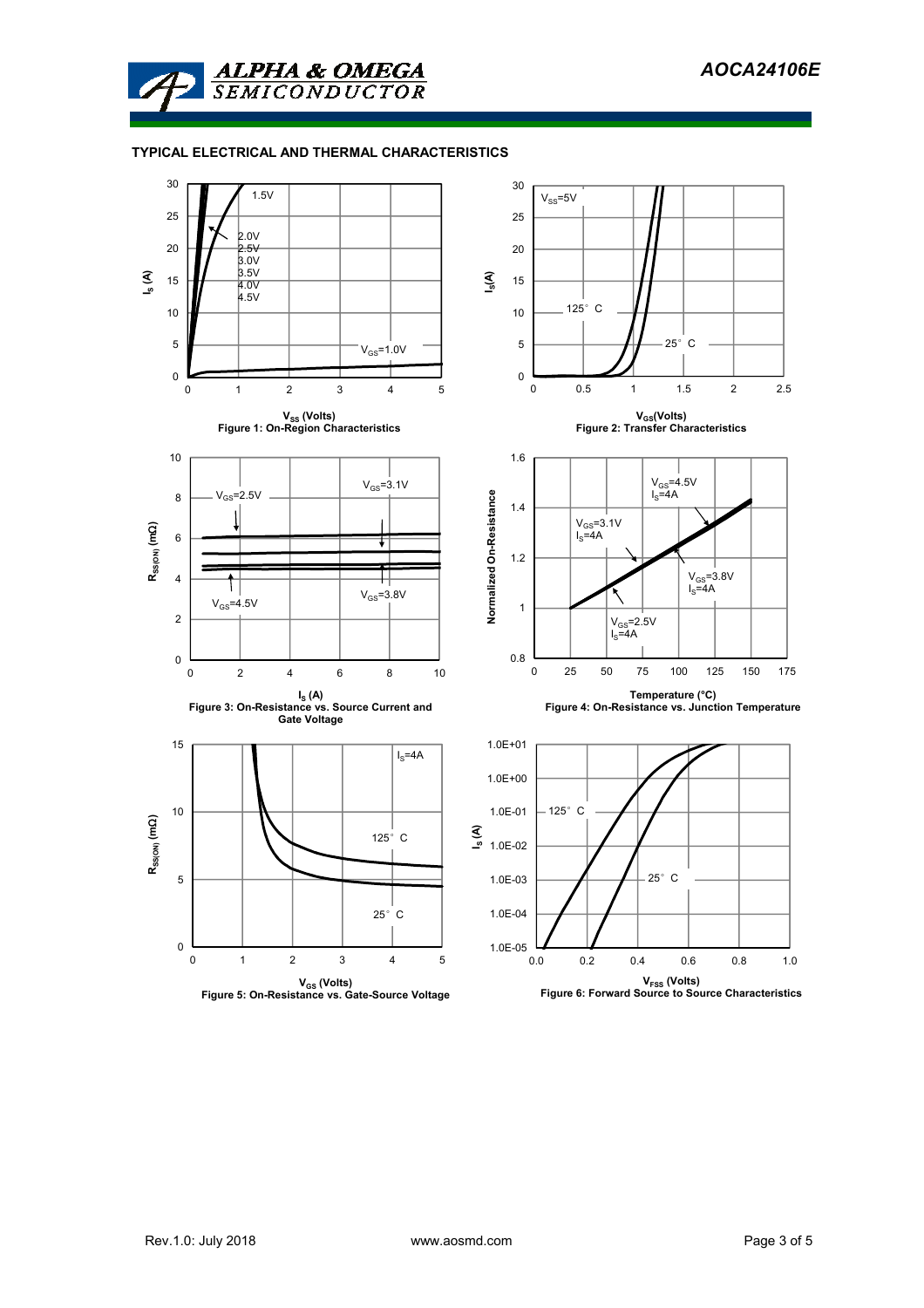

## **TYPICAL ELECTRICAL AND THERMAL CHARACTERISTICS**